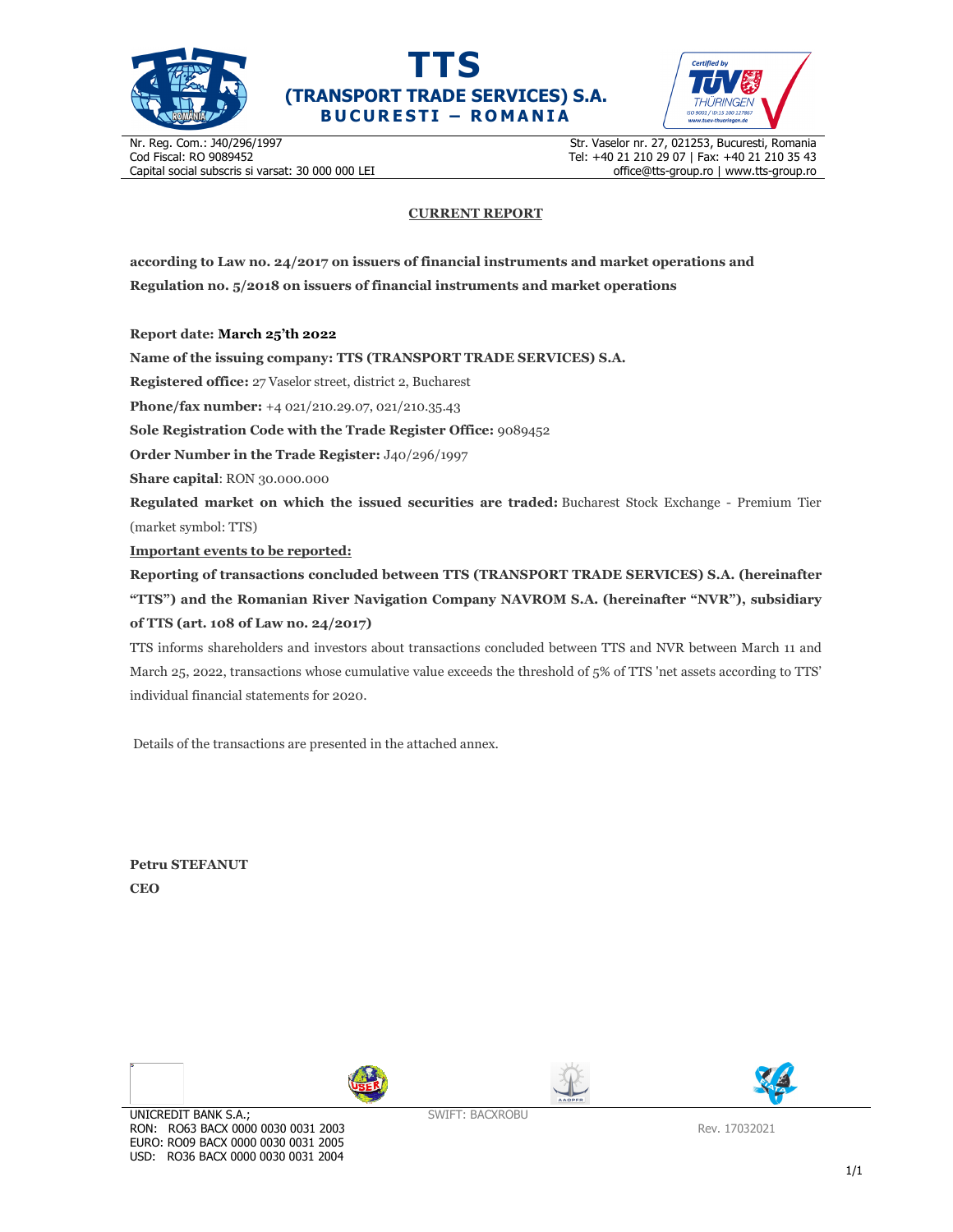





## Nr. Reg. Com.: J40/296/1997Cod Fiscal: RO 9089452 ANNEX 1 Capital social subscris si varsat: 30 000 000 LEI

Str. Vaselor nr. 27, 021253, Bucuresti, Romania Tel: +40 21 210 29 07 | Fax: +40 21 210 35 43 office@tts-group.ro | www.tts-group.ro

| Beneficiary | Contract ID                         | Cumulated value<br>[RON]<br>11 mar - 25 mar<br>2021 | Contract<br>date | Expiration<br>date | Subject of<br>the<br>contract                                 | Contract<br>type |    | Guarantees Terms and methods of payment                                | Penalties          |
|-------------|-------------------------------------|-----------------------------------------------------|------------------|--------------------|---------------------------------------------------------------|------------------|----|------------------------------------------------------------------------|--------------------|
| <b>TTS</b>  | 1238/SM/M/A/18                      | 135,925.34                                          | $1-Apr-18$       | $1-Apr-23$         |                                                               |                  | no | between 21 and 45 days from invoicing<br>with payment by payment order | demmurage/dispatch |
|             | 1242/SM/M/A/18                      | 1,023,290.61                                        | 1-Apr-18         | 31-Mar-23          |                                                               |                  |    |                                                                        |                    |
|             | 14/A/003/M/SM/215                   | 842,715.49                                          | $1-Jun-13$       | 31-Dec-22          |                                                               |                  |    |                                                                        |                    |
|             | 2331/RB/M/A/20                      | 102,713.77                                          | $1-Jan-20$       | 31-Dec-22          |                                                               |                  |    |                                                                        |                    |
|             | 2335/AV/A/A/20                      | 222,014.05                                          | $1-Jan-20$       | 31-Mar-22          |                                                               |                  |    |                                                                        |                    |
|             | 3011/OA/C/A/21                      | 88,392.96                                           | 1-Mar-21         | 1-Mar-22           |                                                               |                  |    |                                                                        |                    |
|             | 3021/AS/C/A/21                      | 962,320.33                                          | 1-Apr-21         | 31-Mar-22          |                                                               |                  |    |                                                                        |                    |
|             | 3094/MV/M/A/21                      | 63,486.71                                           | 13-Apr-21        | 13-May-22          |                                                               |                  |    |                                                                        |                    |
|             | 3165/AR/A/A/21                      | 1,330,694.49                                        | 15-Jun-21        | 30-May-22          |                                                               |                  |    |                                                                        |                    |
|             | 3282/AS/A/A/21                      | 617,746.10                                          | 1-Jun-21         | 31-May-22          | cargo transport                                               | booking note     |    |                                                                        |                    |
|             | 3323/AS/C/A/21                      | 104,097.17                                          | 9-Aug-21         | 31-Dec-22          |                                                               |                  |    |                                                                        |                    |
|             | 3408/OA/C/A/21                      | 108,608.76                                          | 13-Sep-21        | 30-Apr-22          |                                                               |                  |    |                                                                        |                    |
|             | 3472/AS/C/A/21                      | 95,364.48                                           | 1-Oct-21         | 30-Sep-22          |                                                               |                  |    |                                                                        |                    |
|             | 3509/DT/M/A/22                      | 73,602.81                                           | $6$ -Jan-22      | 31-Dec-22          |                                                               |                  |    |                                                                        |                    |
|             | 3513/OA/C/A/22                      | 100,900.57                                          | $3$ -Jan-22      | 30-Jun-22          |                                                               |                  |    |                                                                        |                    |
|             | 3532/MM/M/A/22                      | 2,292,496.05                                        | $3$ -Jan-22      | 31-Jan-23          |                                                               |                  |    |                                                                        |                    |
|             | 3540/MM/M/A/22                      | 324,690.81                                          | $10$ -Jan-22     | 31-Jan-23          |                                                               |                  |    |                                                                        |                    |
|             | 3554/AS/C/A/22                      | 350,750.11                                          | $11$ -Jan-22     | 31-Dec-22          |                                                               |                  |    |                                                                        |                    |
|             | 3557/SM/M/A/22                      | 62,188.69                                           | 28-Jan-22        | 28-Feb-22          |                                                               |                  |    |                                                                        |                    |
|             | 3559/RB/M/A/22                      | 144,063.73                                          | $3$ -Jan-22      | 31-Dec-22          |                                                               |                  |    |                                                                        |                    |
|             | 3560/RB/M/A/22                      | 64,476.50                                           | $3$ -Jan-22      | 31-Dec-22          |                                                               |                  |    |                                                                        |                    |
|             | 3571/RB/M/A/22                      | 87,799.62                                           | 21-Jan-22        | 31-Mar-22          |                                                               |                  |    |                                                                        |                    |
|             | 3599/MV/M/A/22                      | 78,289.02                                           | $3$ -Jan-22      | 31-Dec-22          |                                                               |                  |    |                                                                        |                    |
|             | 3603/AS/C/A/22                      | 56,154.27                                           | 21-Feb-22        | 31-Dec-22          |                                                               |                  |    |                                                                        |                    |
|             | 3614/AS/C/A/22                      | 37,364.95                                           | 2-Mar-22         | $2-Jan-23$         |                                                               |                  |    |                                                                        |                    |
|             | 3625/OA/C/A/22                      | 129,521.17                                          | 8-Feb-22         | 31-Mar-22          |                                                               |                  |    |                                                                        |                    |
|             |                                     |                                                     |                  |                    | Total value executed in the reported period: RON 9,499,668.57 |                  |    |                                                                        |                    |
|             | NVR claims on TTS: RON 7,225,427.35 |                                                     |                  |                    |                                                               |                  |    |                                                                        |                    |









UNICREDIT BANK S.A.; RON: RO63 BACX 0000 0030 0031 2003 EURO: RO09 BACX 0000 0030 0031 2005 USD: RO36 BACX 0000 0030 0031 2004

SWIFT: BACXROBU